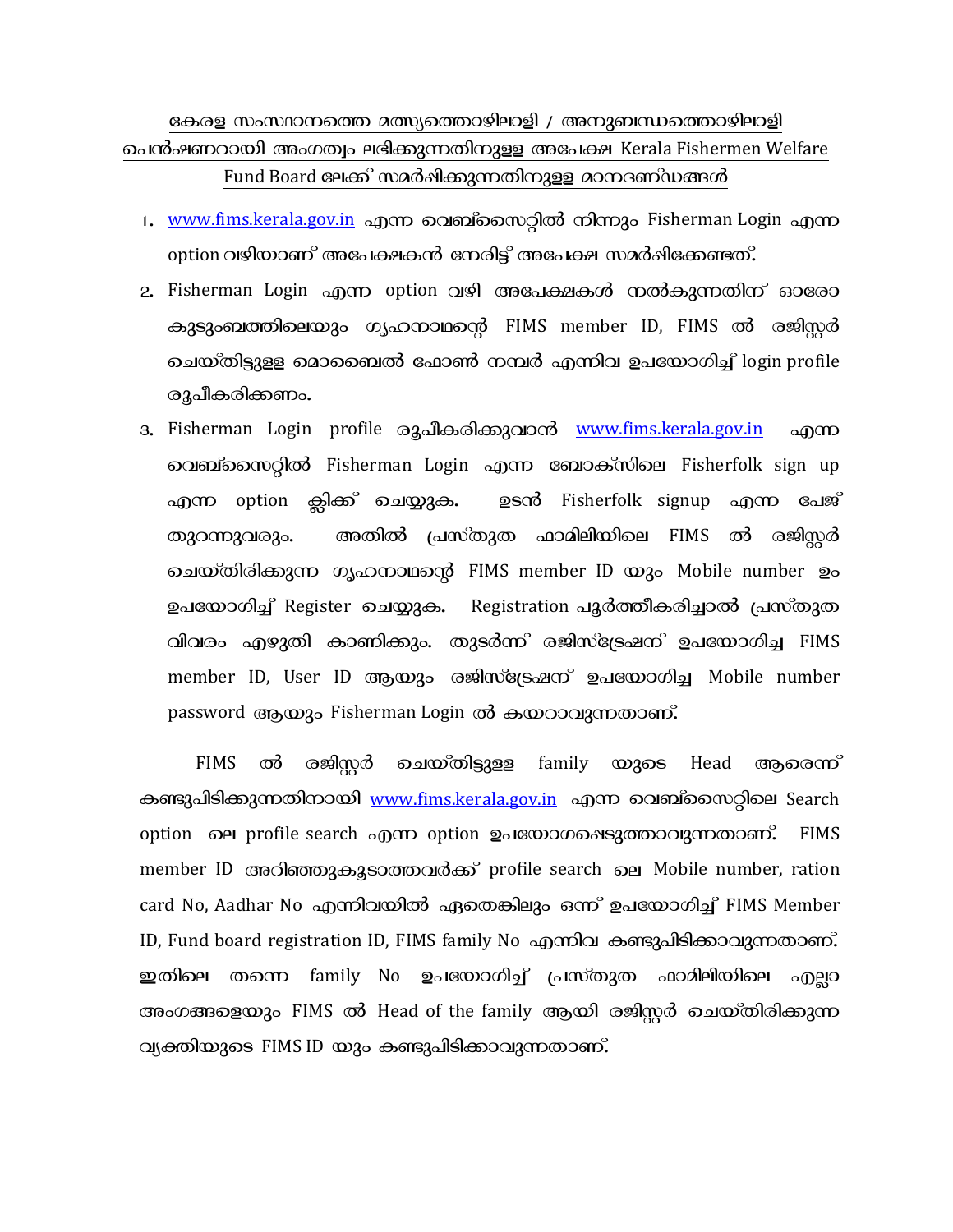- 4. Fishermen login ൽ കയറുമ്പോൾ Schemes എന്നതിൽ pension scheme എന്ന<sup>°</sup> കാണാവുന്നതാണ്. Pension scheme ൽ apply എന്ന ബട്ടണിൽ ക്ലിക്ക് ചെയ്താൽ പ്രസ്തുത കുടുംബത്തിലെ എല്ലാ അംഗങ്ങളെയും കാണിക്കുന്നതാണ്. അതിൽ നിന്നും പെൻഷണറായി അംഗത്വത്തിന് അപേക്ഷിക്കേണ്ട വ്യക്തിയുടെ നേരെയുള്ള Action എന്ന ബട്ടൺ ക്ലിക്ക് ചെയ്യുക.
- 5. Application for pension എന്ന പേജ് വന്നു കഴിഞ്ഞാൽ, അതിലെ General details ന് താഴെ നിന്നും pension type തെരഞ്ഞെടുക്കുകയും save ചെയ്യുകയും ചെയ്യുക.

തുടർന്ന് അപേക്ഷയോടൊഷം അനുബന്ധമായി ചേർക്കേണ്ട വിവരങ്ങൾ ഓരോന്നും pdf format ൽ upload ചെയ്യുക.

- a) ബാങ്ക് പാസ് ബുക്കിന്റെ ആദ്യ പേജ്
- b) ഫണ്ട് ബോർഡ് പാസ് ബുക്കിന്റെ ആദ്യ പേജും വിഹിതം അടച്ച വിവരങ്ങൾ ചേർത്തിരിക്കുന്ന പേജുകളും
- c) മറ്റു പെൻഷനുകൾ ഒന്നും വാങ്ങുന്നില്ല എന്ന<sup>്</sup> സാക്ഷ്യഷെടുത്തുന്ന ലോക്കൽ ബോഡി സെക്രട്ടറിയിൽ നിന്നും ലഭിച്ച സർട്ടിഫിക്കറ്റ്
- d) Allied work ആണെങ്കിൽ വരുമാന സർട്ടിഫിക്കറ്റ്
- e) റേഷൻ കാർഡിന്റെ ആദ്യ രണ്ട് പേജുകൾ

f) വയസ്സ് തെളിയിക്കുന്ന സർട്ടിഫിക്കറ്റ്**.** (സ്കൂൾ സർട്ടിഫിക്കറ്റ്, പാസ്പോർട്ട്, ഡ്രൈവിംഗ് ലൈസൻസ്, ജനന മരണ രജിസ്ട്രാറിൽ നിന്നുള്ള സർട്ടിഫിക്കറ്റ് ഇവയിൽ എതെങ്കിലും ഒന്ന്. ഇവയൊന്നും ഇല്ല എങ്കിൽ മാത്രം അംഗീകൃത മെഡിക്കൽ ഓഫീസറിൽ നിന്നുള്ള വയസ്സ് തെളിയിക്കുന്ന സർട്ടിഫിക്കറ്റ്)

upload ചെയ്താൽ മാത്രമേ അപേക്ഷ സേവ് ചെയ്യുവാൻ ഇവ സാധിക്കുകയുള്ളു. upload ചെയ്താൽ save ചെയ്യുക.